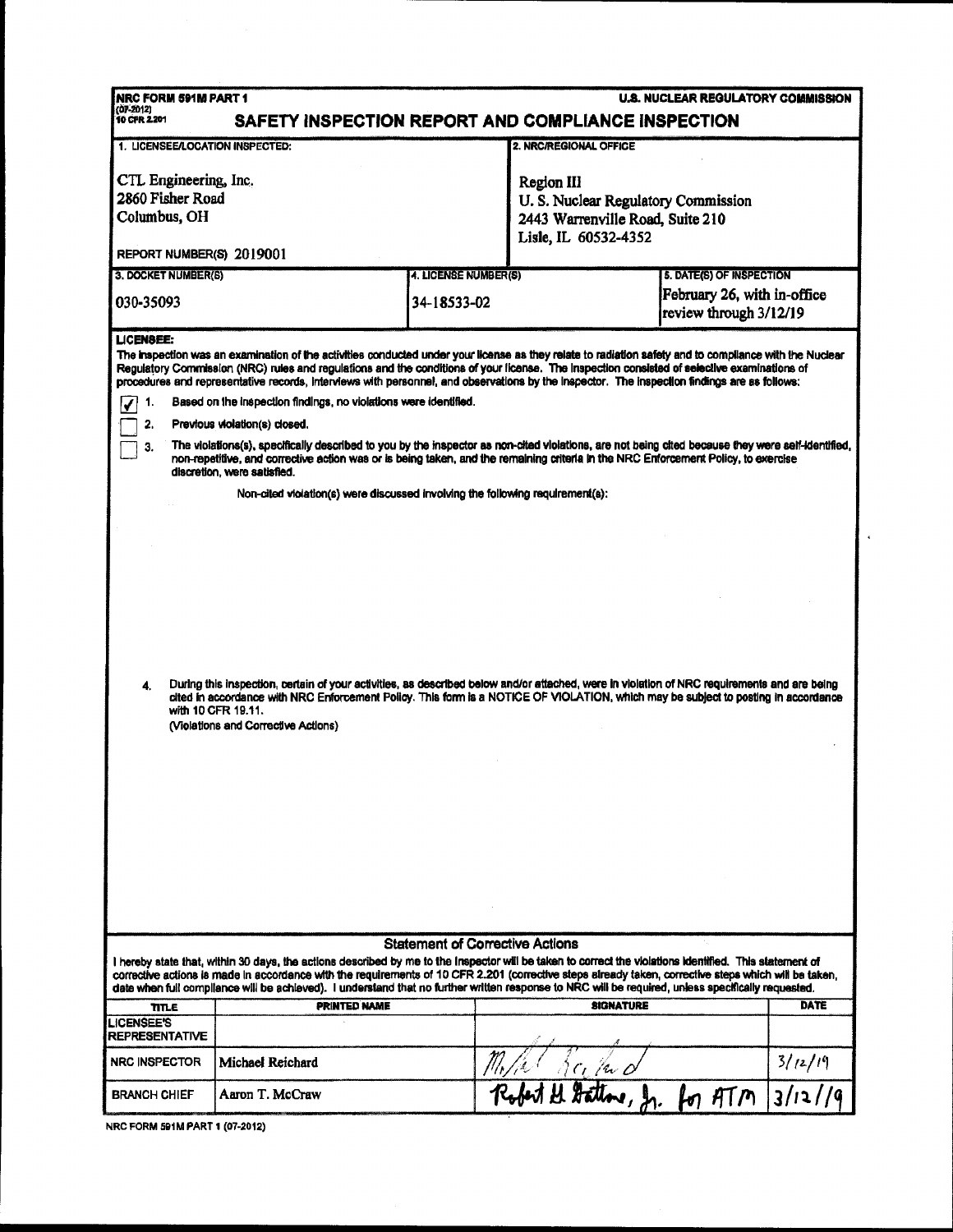| NRC FORM 591M PART 3<br>$(07 - 2012)$                                                                                                                                                                                                                                                                                                                                                                                                                                                                                                                                                                                                                  | <b>Docket File Information</b>         |                                                                                                              | U.S. NUCLEAR REGULATORY COMMISSION                    |  |  |  |  |  |
|--------------------------------------------------------------------------------------------------------------------------------------------------------------------------------------------------------------------------------------------------------------------------------------------------------------------------------------------------------------------------------------------------------------------------------------------------------------------------------------------------------------------------------------------------------------------------------------------------------------------------------------------------------|----------------------------------------|--------------------------------------------------------------------------------------------------------------|-------------------------------------------------------|--|--|--|--|--|
| 10 CFR 2.201<br>SAFETY INSPECTION REPORT AND COMPLIANCE INSPECTION                                                                                                                                                                                                                                                                                                                                                                                                                                                                                                                                                                                     |                                        |                                                                                                              |                                                       |  |  |  |  |  |
| 1. LICENSEE/LOCATION INSPECTED:                                                                                                                                                                                                                                                                                                                                                                                                                                                                                                                                                                                                                        |                                        | 2. NRC/REGIONAL OFFICE                                                                                       |                                                       |  |  |  |  |  |
| CTL Engineering, Inc.<br>2860 Fisher Road<br>Columbus, OH<br>REPORT NUMBER(S) 2019001                                                                                                                                                                                                                                                                                                                                                                                                                                                                                                                                                                  |                                        | Region III<br>U.S. Nuclear Regulatory Commission<br>2443 Warrenville Road, Suite 210<br>Lisle, IL 60532-4352 |                                                       |  |  |  |  |  |
| 3. DOCKET NUMBER(S)                                                                                                                                                                                                                                                                                                                                                                                                                                                                                                                                                                                                                                    | 4. LICENSE NUMBER(S)                   |                                                                                                              | <b>6. DATE(S) OF INSPECTION</b>                       |  |  |  |  |  |
| 030-35093                                                                                                                                                                                                                                                                                                                                                                                                                                                                                                                                                                                                                                              | 34-18533-02                            |                                                                                                              | February 26, with in-office<br>review through 3/12/19 |  |  |  |  |  |
| 6. INSPECTION PROCEDURES USED                                                                                                                                                                                                                                                                                                                                                                                                                                                                                                                                                                                                                          | 7. INSPECTION FOCUS AREAS              |                                                                                                              |                                                       |  |  |  |  |  |
| 87124<br>03.01 through 03.07<br>SUPPLEMENTAL INSPECTION INFORMATION                                                                                                                                                                                                                                                                                                                                                                                                                                                                                                                                                                                    |                                        |                                                                                                              |                                                       |  |  |  |  |  |
| 1. PROGRAM CODE(S)<br>2. PRIORITY                                                                                                                                                                                                                                                                                                                                                                                                                                                                                                                                                                                                                      | 3. LICENSEE CONTACT                    |                                                                                                              | 4. TELEPHONE NUMBER                                   |  |  |  |  |  |
| 03121<br>5                                                                                                                                                                                                                                                                                                                                                                                                                                                                                                                                                                                                                                             | James Gowarty, RSO                     |                                                                                                              | $(304)$ 292-1135                                      |  |  |  |  |  |
| Main Office Inspection                                                                                                                                                                                                                                                                                                                                                                                                                                                                                                                                                                                                                                 | <b>Next Inspection Date:</b>           | No Change 10/16/22                                                                                           |                                                       |  |  |  |  |  |
| Field Office Inspection<br>✓                                                                                                                                                                                                                                                                                                                                                                                                                                                                                                                                                                                                                           | 1091 Chaplin Hill Road, Morgantown, WV |                                                                                                              |                                                       |  |  |  |  |  |
| Temporary Job Site Inspection 1730 Mileground Road, Morgantown, WV<br>∀                                                                                                                                                                                                                                                                                                                                                                                                                                                                                                                                                                                |                                        |                                                                                                              |                                                       |  |  |  |  |  |
|                                                                                                                                                                                                                                                                                                                                                                                                                                                                                                                                                                                                                                                        | <b>PROGRAM SCOPE</b>                   |                                                                                                              |                                                       |  |  |  |  |  |
| The was an unannounced, assist inspection of the licensee's radiation protection program. The in-office review included,<br>in part, the final exit meeting on 3/12/19. The licensee operates a program utilizing 19 cesium-137/<br>americium-241 portable gauge devices; however, nine have been used in recent years. The licensee had nine authorized<br>users (AUs) at the time of the inspection. The licensee uses the devices at temporary job sites daily.                                                                                                                                                                                     |                                        |                                                                                                              |                                                       |  |  |  |  |  |
| The inspector toured the facility and determined that the storage location was appropriate for their licensed devices. The<br>inspector interviewed two AUs and found them to be knowledgeable of the licensee's Operating and Emergency<br>Procedures. The inspector performed independent surveys in the unrestricted areas, and all of the measurements were<br>below NRC regulatory allowable limits. Security was appropriate and in compliance with applicable requirements.<br>Access control was limited only to authorized users. The inspector observed that the appropriate NRC forms and<br>warning signs were posted and plainly visible. |                                        |                                                                                                              |                                                       |  |  |  |  |  |
| Normally, gauges are returned to the storage location each day, but the licensee allows storage in vehicles overnight at<br>employee residences or hotels when the use location is far from the office.                                                                                                                                                                                                                                                                                                                                                                                                                                                |                                        |                                                                                                              |                                                       |  |  |  |  |  |
| The inspector reviewed, in conjunction with discussions with the RSO, records including leak test records, utilization<br>logs, inventory records, survey instrument calibration records, and training records. The records were all current, neat,<br>easily retrievable, and complete.                                                                                                                                                                                                                                                                                                                                                               |                                        |                                                                                                              |                                                       |  |  |  |  |  |
| The inspector observed a temporary job site location. The inspector determined that the licensee met all transportation<br>requirements to include security, documentation, and packaging. The inspector witnessed the AU performing a soil<br>density measurement in accordance with safe operating procedures. The AU was knowledgeable with respect to<br>operating and emergency procedures.                                                                                                                                                                                                                                                       |                                        |                                                                                                              |                                                       |  |  |  |  |  |
| The RSO is directly involved in the operations of the radiation safety program and the RSO performs a detailed review of<br>the radiation safety program annually.                                                                                                                                                                                                                                                                                                                                                                                                                                                                                     |                                        |                                                                                                              |                                                       |  |  |  |  |  |
| NRC FORM 591M PART 3 (07-2012)                                                                                                                                                                                                                                                                                                                                                                                                                                                                                                                                                                                                                         |                                        |                                                                                                              |                                                       |  |  |  |  |  |